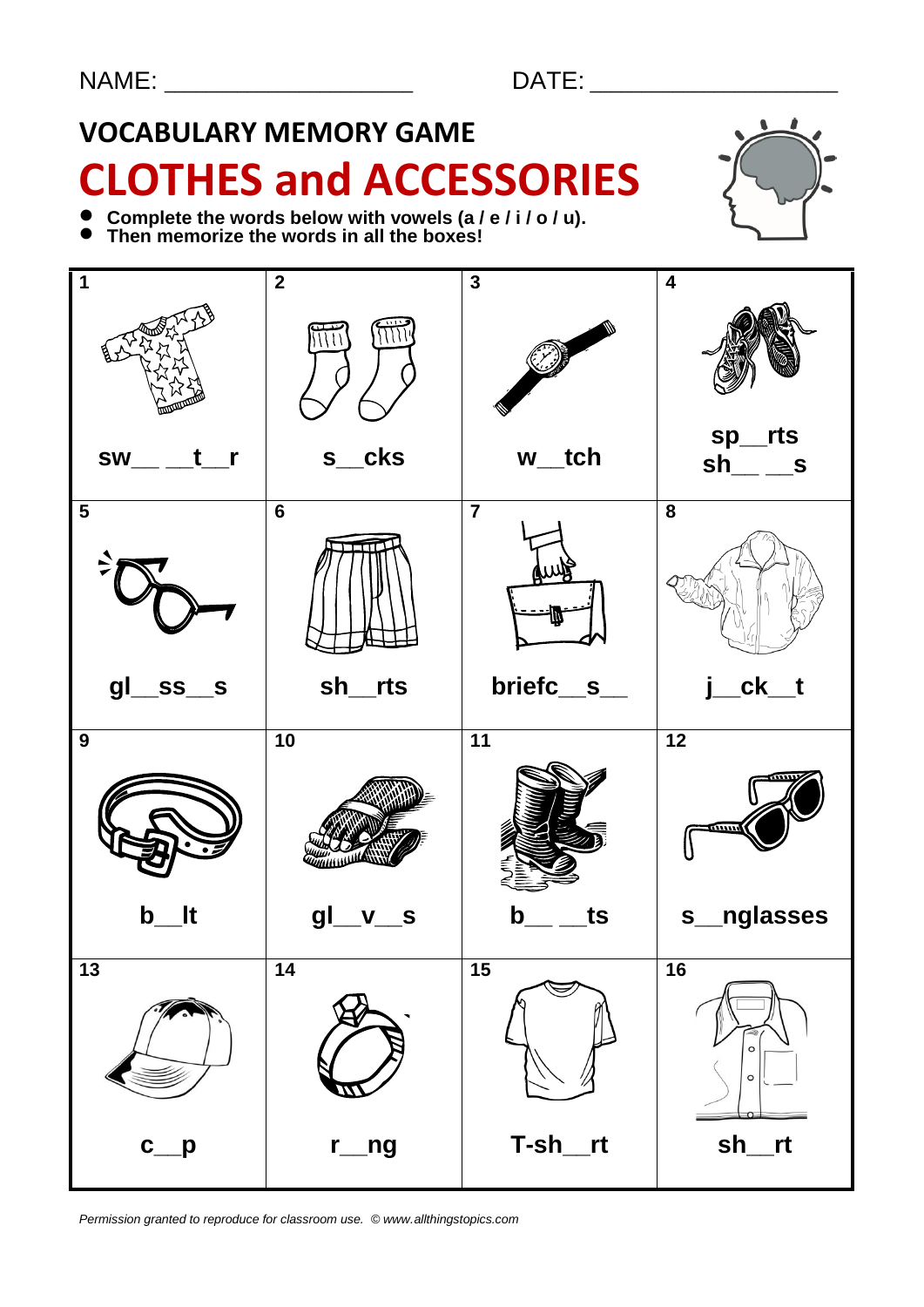# **VOCABULARY MEMORY GAME**

# **CLOTHES and ACCESSORIES**

 **Write and draw the words of the clothes and accessories in all the boxes!**